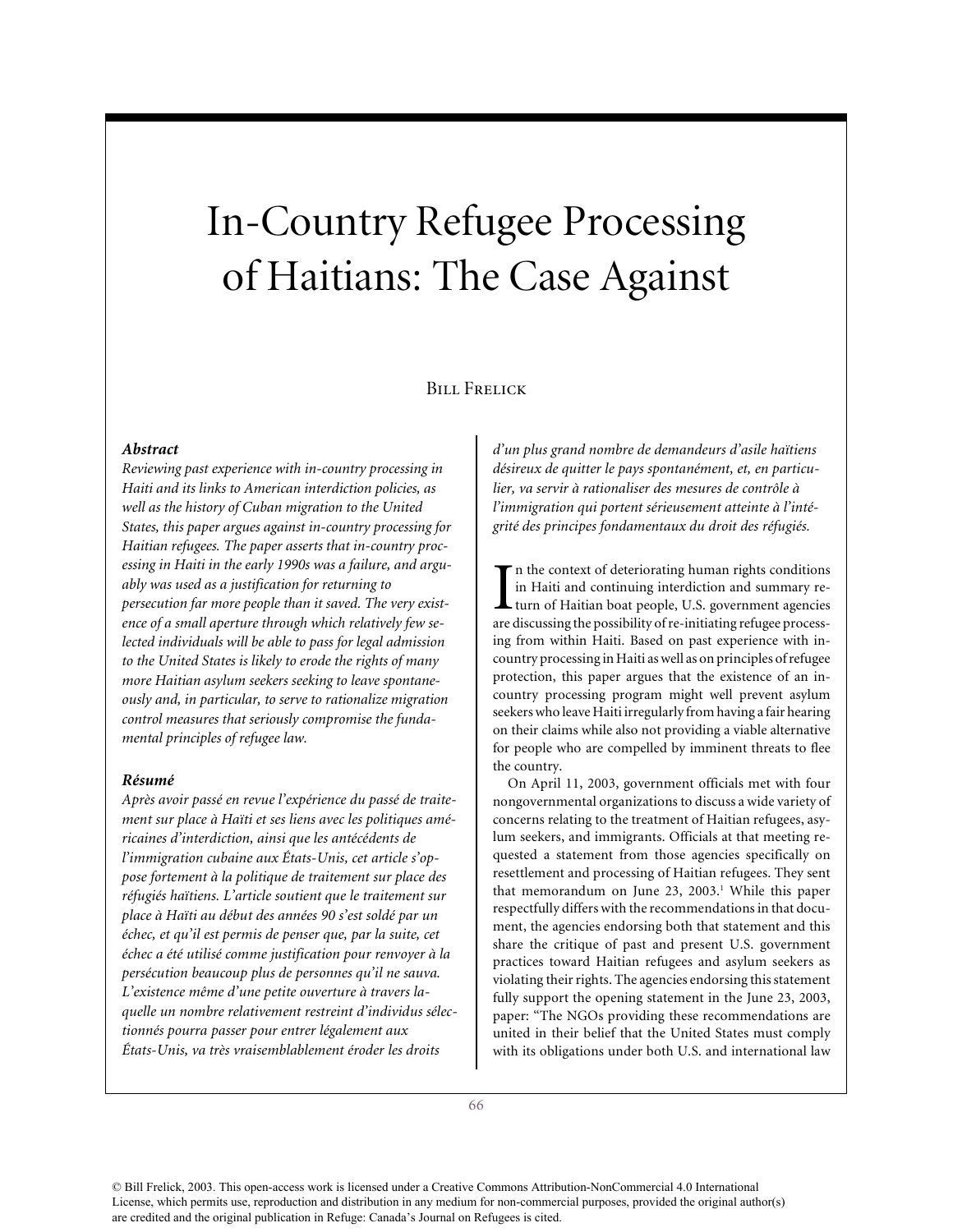to provide protection to refugees who have a well-founded fear of persecution." All concerned NGOs agree that. practices of the U.S. with respect to Haitian asylum seekers, thus far, have fallen considerably short of meeting its obligations under U.S. and international law.

## *The History of In-Country Processing in Haiti and Its Link to Interdiction*

From its inception, the in-country processing program in Haiti has been linked to U.S. interdiction policies. On January 31, 1992, the Supreme Court lifted an injunction on the forced repatriation of interdicted Haitians, and on the following day, February 1, the first Bush administration resumed forcibly repatriating Haitians. In-country processing began that same month. That was no mere coincidence. This became clear several months later, on May 24, 1992, when President George H.W. Bush issued the Kennebunkport Order, under which all interdicted Haitians would be returned summarily to Haiti without interviews or processing to determine possible refugee status. At the time of the announcement, the White House advised would-be refugees to apply at the U.S. consulate in Port-au-Prince for in-country refugee processing.

The mere existence of an in-country processing program was used to justify the new policy of summarily returning all interdicted Haitians with no screening. Although it was touted as an alternative to boat departure, the reality at the time was that only a handful of people were able to avail themselves of that alternative. Of the 279 Haitians who had applied since the inception of the program in February 1992, nine had been admitted to the United States by the end of May, an average of two per month. This rate was occurring as the Cedras dictatorship was crushing all dissent and while U.S. Coast Guard cutters were returning all interdicted Haitian asylum seekers.

A June 11, 1992, House hearing examined in-country processing in Haiti, at which point twelve Haitians had been admitted to the United States (out of 1,582 applicants). Then-Representative Stephen J. Solarz said that the Bush administration's use of in-country processing to justify summary return of interdicted Haitians was a "ludicrous argument." He said, "In the Soviet Union, Cuba, Vietnam, and Romania in-country processing has been an alternative option for those with the inclination, courage, and gumption to use it. But it has never been the exclusive option, and it is clear that making it the exclusive option does not conform to international law."

At the same Congressional hearing, Professor Harold Koh testified that it would be "suicide" for persons in the situation of Haitian boat people to attempt instead the in-country processing option. "To pursue this option," he

said, "the asylee [sic] would have to leave hiding, pass numerous security road blocks, enter the heavily militarized capital city of Port-au-Prince, travel to areas surrounding the U.S. Consulate and Embassy that are especially dangerous given the high concentration of security forces, present and identify himself to the Haitian security forces before entering, subject himself to their scrutiny, engage in highly adversarial proceedings with U.S. immigration officials, then repeat the entire process several times before receiving a final determination on his asylum request."

On January 14, 1993, shortly before he was sworn in as president, President-elect Bill Clinton announced that he would continue the Bush administration's interdiction policy, telling Haitians, "Those who do leave Haiti directly by boat will be stopped and directly returned by the United States Coast Guard." He told Haitians that they had an alternative. "You can apply from within Haiti, through the United States embassy in Port-au-Prince." Shortly after Clinton's announcement, the Coast Guard announced Operation Able Manner, surrounding Haiti with twenty-two U.S. Coast Guard cutters and navy ships, as well as deploying planes and helicopters for surveillance in order to ensure that no boats of Haitian asylum seekers eluded interdiction.

In fact, it had become even more difficult to pass through the eye of the in-country-processing needle than a few months earlier. Between the start of the program in February 1992 and the end of that year, 9,389 cases, representing 15,580, persons had applied for the in-country processing program in Haiti; 61 cases, 136 people, were admitted to the United States. The Coast Guard interdicted 37,618 Haitian boat people in Fiscal Year 1992, the overwhelming majority of whom were summarily repatriated.

1993 was a particularly bad year for Haitian would-be refugees. Human rights abuses were widespread, yet Haitians had nowhere to flee. In-country processing was not a viable option for people being hunted down, but the existence of what on paper appeared to be an alternative justified summary interdiction and return. The hopelessness of boat escape was demonstrated by the precipitous drop in Haitian interdictions from the nearly 37,618 in FY 1992 to 4,270 in FY 1993, almost all of whom were summarily returned. Although the number of persons admitted through incountry processing rose in FY 1993 to 1,307, relative to the growing number of applicants the number admitted was paltry and amounted to little more than false hope for most. Nevertheless, the State Department reported to Congress that year that "refugee questionnaires were placed on U.S. Coast Guard cutters engaged in interdiction operations so that repatriated boat people would be made aware of the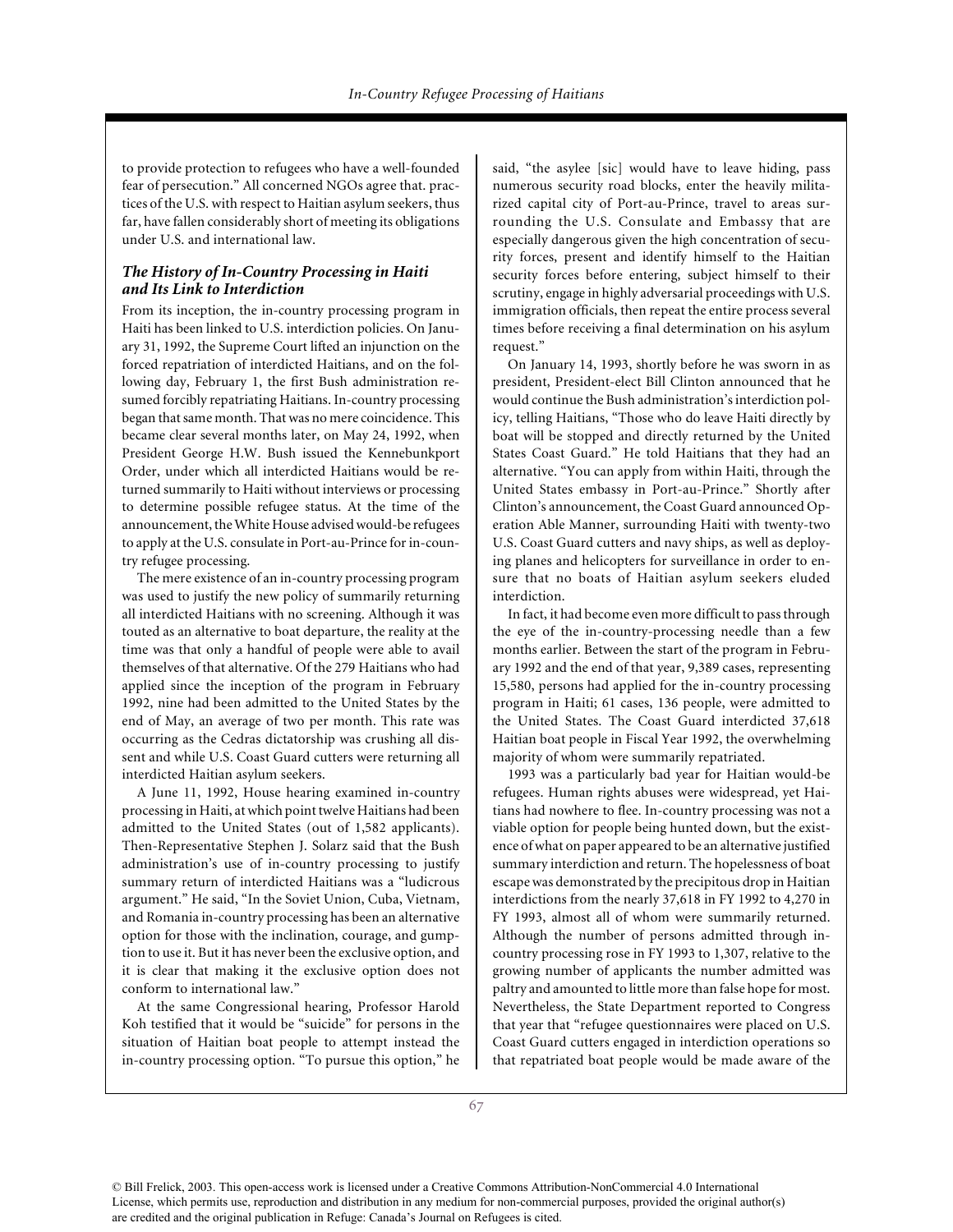U.S. program and those with strong refugee claims could be brought quickly into the refugee processing program."<sup>2</sup>

With the failure of the Governors Island Agreement in October 1993, human rights conditions inside Haiti plummeted further. With the possibility of finding asylum through boat departure cut off, up to 800 persons a day began applying for in-country processing. This mechanism, slow moving at best, became completely overwhelmed by the numbers.

By May 1994, in-country processing had proven to be a complete sham—a smokescreen for *refoulement*. At that point, 54,219 applications had been filed representing nearly 106,000 people; only 10,644 cases had been decided, of which 9,827 had been denied, an approval rate of 7.7 percent of cases decided. But most cases never got as far as an interview with the Immigration and Naturalization Service (INS). The procedure required at least four separate interviews for screening and refugee status determination followed by additional visits for medical clearances, sponsorship assurances, issuance of Haitian passports and U.S. travel documents, and other travel arrangements. All visits required the applicants to wait at locked gates and pass various security guards. The Port-au-Prince and Les Cayes processing offices were located in close proximity to large military and police facilities. Although accommodations were made to permit INS-approved Haitians to leave the country without being required to approach the Haitian authorities for a Haitian passport, many of the most vulnerable people never applied for the in-country procedure for fear that doing so would expose them to danger, especially since many thought they would be required to approach the very authorities they feared to get passports. A total of 3,766 Haitians were admittedas refugees in FY 1994, which included cases adjudicated during the previous two years, but whose exit was delayed by the cumbersome process.

#### *Screening Standards Higher for Haitians*

The in-country screening standard was significantly higher than the international refugee standard of a well-founded fear of persecution. Starting in May 1994, interviews were granted only to applicants who met one of five criteria: (1) senior and mid-level Aristide officials; (2) close Aristide associates; (3) journalists or educational activists who had experienced significant and persistent harassment; (4) highprofile members of political and social organizations who had experienced significant and persistent harassment; or (5) others of compelling concern to the United States and in immediate danger.<sup>3</sup>

The criteria essentially required membership in a segment of the Haitian elite as well as a showing of significant and persistent harassment. Poor people, who bore the

brunt of the Cedras regime's repression and who overwhelmingly constituted the ranks of the boat people, had virtually no chance. A U.S. embassy official involved in in-country processing said in an April 1994 interview, "We decide who gets placed into line [for an INS interview] and how to move cases that are INS-approved. If you are in a neighborhood that has been victimized en masse, you will not have a chance under U.S. law. You need to show individual targeting." In effect, applicants from neighbourhoods being victimized en masse, such as Cité Soleil, where individualized targeting was, in fact, occurring were excluded from the program. The same month, an NGO caseworker who screened cases for the INS said, "The person would at least have to have been arrested once to get an INS interview."4 This clearly indicates a standard not required to establish refugee status under international law, which is based on a well-founded fear of future persecution, not necessarily based on a showing of past persecution.

The bias against non-elites went beyond the standards for screening applicants and adjudicating claims. It was based on capacity to travel and on having a mailing address, a place of residence, and, implicitly, literacy in a country with a high illiteracy rate.

The in-country processing program also, most importantly, required—ironically and perversely—that the applicant's fear of persecution couldn't be so high that he or she would be afraid to be seen standing in line outside the processing locations or that he or she was unable wait for the prolonged process to conclude.

In-country processing couldn't provide safety for applicants during the slow and highly visible procedure. As human rights conditions in Haiti deteriorated this became more and more obvious. On July 27, 1994, when commercial flights out of Haiti were cancelled, 1,857 INS-approved refugees were left stranded. Subsequently, the nongovernmental agencies pre-screening cases for the INS in Les Cayes and Cap Haitien stopped interviewing new cases, saying that there was no way to evacuate persons approved as refugees for U.S. admission. On August 1, 1994, Haitian police and paramilitary forces attacked a line of applicants waiting for refugee processing where pre-screening was still occurring in Port-au-Prince, beating and arresting a number of the applicants.

#### *Now and Then*

There is no reason to believe that many of these same problems would not recur if in-country processing were re-established in Haiti today. Given conditions in Haiti and available resources for such a program, would truly vulnerable Haitians have any better access to in-country processing now than they did then? Under conditions of appalling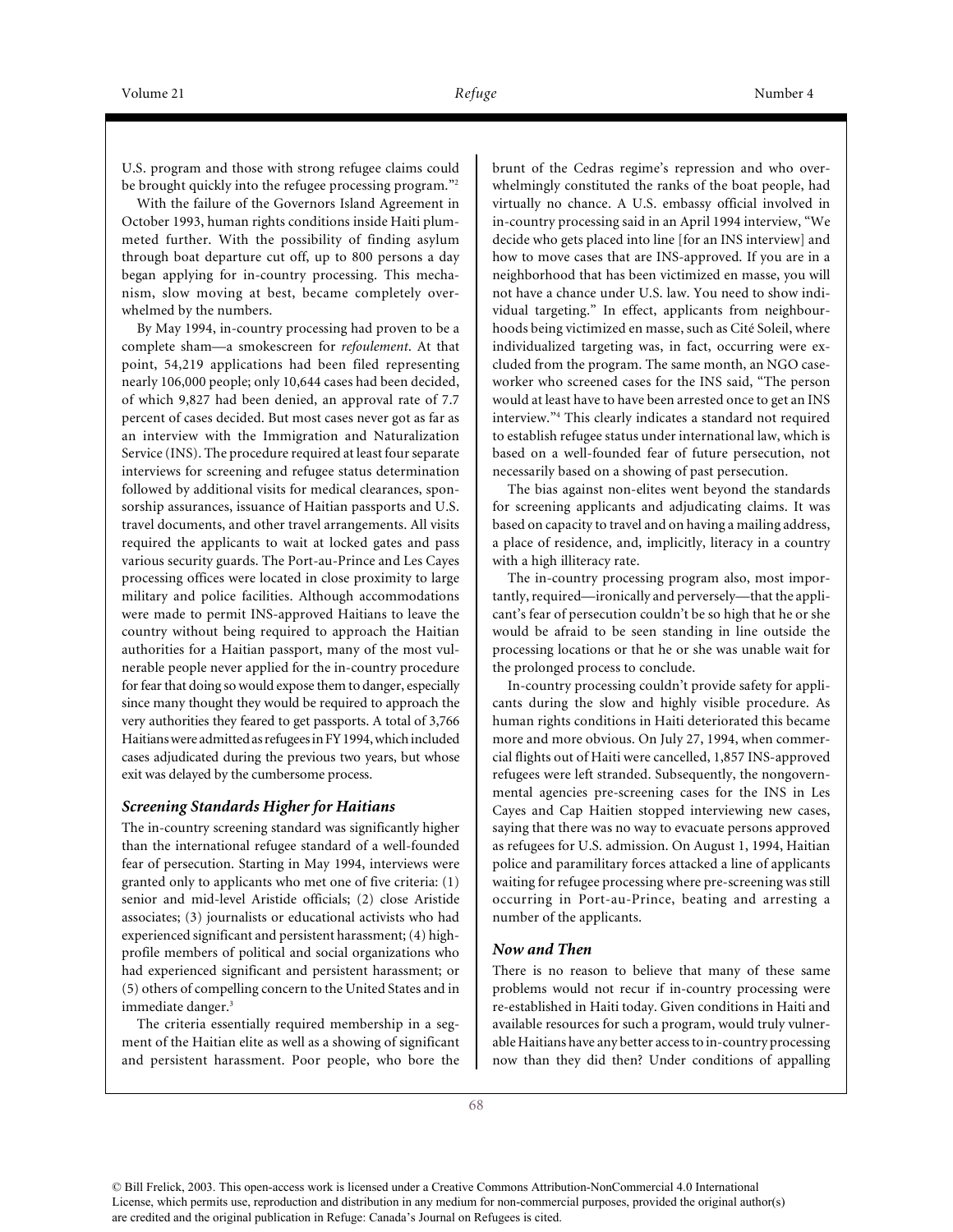economic misery, endemic corruption and mismanagement, and uncontrolled political violence, would applicants be able to gain access to the program or expose themselves to additional risk while their claims were pending? A recent report by the National Coalition for Haitian Rights suggests that dissidents are subject to attack not only at the hands of so-called popular organizations, but also a corrupt and politicized police force. The September 2003 report observes:

Most notably, the numbers of attacks, acts of intimidation and outright assassinations against members of the opposition, human rights organizations and independent journalists have amplified in comparison to the late 1990s. Alarmingly, members of the national police force as well as so-called popular organizations (OPs) close to the government have been linked directly to many such violations that have contributed to the decline for respect for human right in general.<sup>5</sup>

An additional problem that in-country processing would face in 2003 that it did not confront in the 1992–94 period is the role of the home government. In 1992–94, the U.S. government did not recognize the Cedras regime, and proceeded with in-country processing without the cooperation of that government. However, in cases where the U.S. government does recognize the government of the home country, as it does in 2003 with the Aristide regime, it would be bound to seek the co-operation of that government in the in-country processing procedure, particularly in the issuance of passports or other travel documents. In this respect, in-country processing would be more problematic in 2003 than it was in 1994 with respect to fundamental refugee protection principles—*i.e.*, it would compel a person who fears persecution at the hands of his or her government to approach that same government for permission to seek asylum from it.

Most importantly, in the event of a renewed mass exodus of Haitian boat people, would the mere existence of an in-country processing program, no matter how flawed or limited it might be, be used as a rationale for returning Haitians back to the place of persecution?

## *Violation of Fundamental Principles of Refugee Law*

Article 33 of the Refugee Convention forbids the return of a refugee to a place where his life or freedom would be threatened—the principle of *non-refoulement*. The U.S. asylum system within the territory of the United States is built on this foundation—on the mandatory bar preventing governments from returning refugees to persecution, and on the corollary principle that a person so protected generally ought to have a status (asylum) which can lead to permanent protection in the form of citizenship. Yet this principle is openly violated by U.S. interdiction practices and was more subtly undermined by in-country processing in Haiti.

The international law bar on *refoulement* is absolute; but U.S. interdiction practice makes it discretionary. President George H.W. Bush's Kennebunkport Order, which authorized the United States to stop and board vessels on the high seas and to return their passengers to their countries of origin, added that "the Attorney General, in his unreviewable *discretion*, *may* decide that a person who is a refugee will not be returned without his consent." (Emphasis added.) The President does not hold the Attorney General to the 1951 Refugee Convention's command not to "expel or return ('refouler') a refugee in any manner whatsoever to the frontiers of territories where his life or freedom would be threatened."

Overseas refugee resettlement is not built on the foundation of *non-refoulement* at all. It is completely discretionary because resettlement is about admission, not removal. Because refugee admissions are completely discretionary, the U.S. government is under no legal obligation to admit any refugees from abroad, and it has wide latitude to determine which refugees are of "special humanitarian concern" to it sufficient to admit them as refugees.

Accordingly, U.S. officials in Haiti would not be required to admit every Haitian who approached its in-country processing centers with a well-founded fear of persecution. As it did in the early 1990s, U.S. officials could choose whom and how many it wished to take. It would be compelled to take not a single would-be refugee, no matter how strong his or her claim. As it did in the early 1990s, the U.S. government could create almost insurmountable vetting criteria that go well beyond the legal refugee definition and the regulations that govern asylum adjudication within the United States.

A discretionary refugee admissions program, therefore, does not come close to meeting international legal requirements to protect refugees. In-country programs are even more problematic. Since the applicant is already inside his or her home country, he cannot actually be a refugee at all at the time of applying for refugee status, and, logically, his denial cannot be called *refoulement* since he or she cannot be returned to a place where he or she is already present.

In-country processing linked to interdiction is the most dangerous combination of all. Haitian in-country processing in the 1990s—established to operate in conjunction with interdiction and summary return—was designed to create an exclusive track for Haitians seeking protection from persecution. This is particularly offensive to international refugee protection principles. Ordinarily, U.S. asy-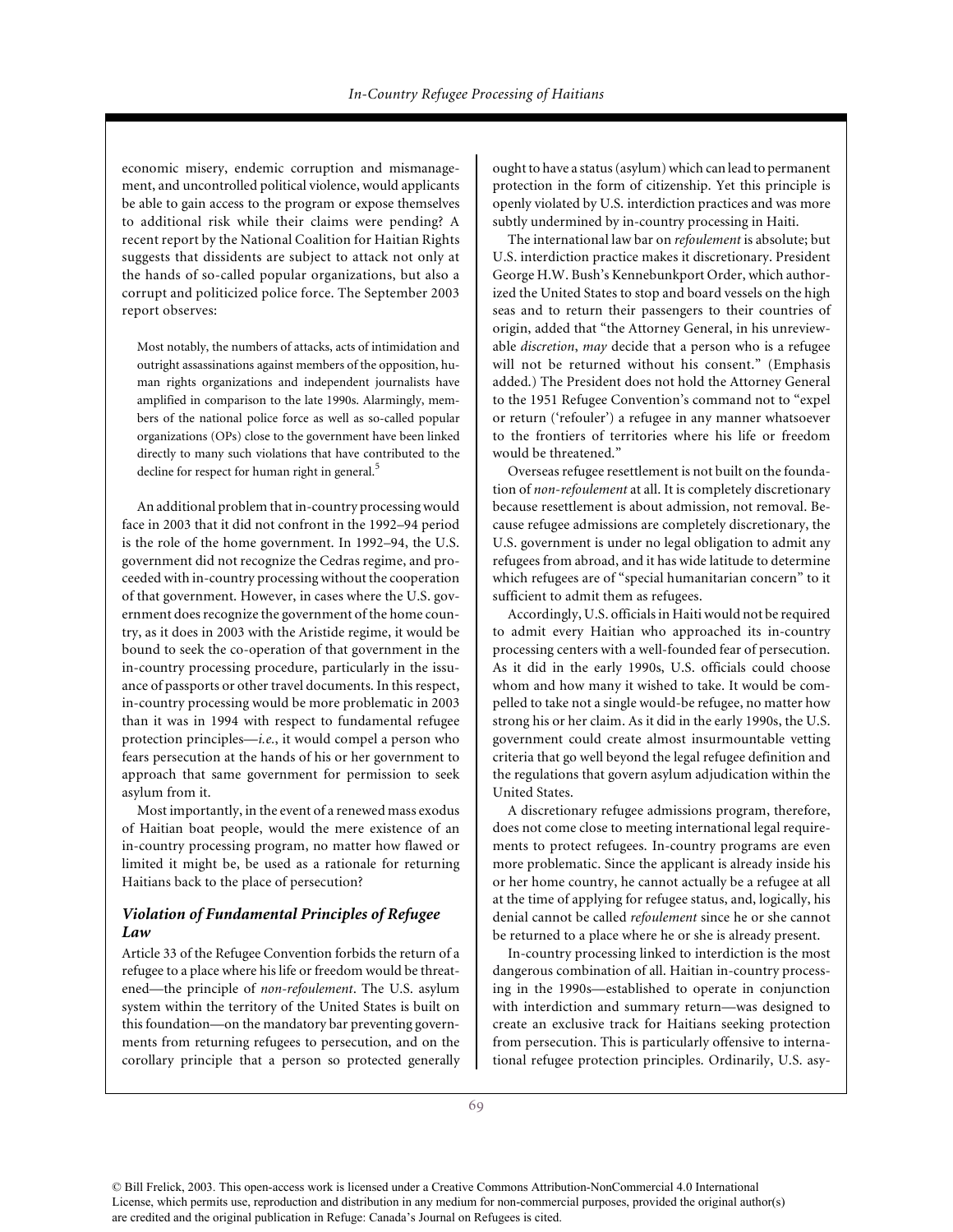lum adjudicators regard asylum seekers as having abandoned their claims if they opt for voluntary repatriation. The interdiction-and-return-to-in-country-processing scheme, however, is predicated on requiring repatriation in order to seek protection from that country. Where in-country processing programs are, in effect, designed as the only avenue for seeking protection, as they were for Haitians during key periods of the Cedras dictatorship, they are not just problematic, but manifestly harmful.

## *Cuban In-Country Processing and Migration Controls*

The practical realities also make it clear that in-country processing has intrinsic limitations as a mechanism to protect people fleeing persecution at the hands of their own government. Long before in-country processing started for Haitians, Ricardo Inzunza, the deputy commissioner of the INS in the first Bush Administration, wrote in a 1990 law review article about the limitations of in-country processing in the Soviet Union, Cuba, and Vietnam. "Unfortunately, in most cases, those most in need of this remedy—those most vulnerable to abuses and with least access to any viable alternative—are least likely to be able to take advantage of it. Those in active flight are unlikely to get into the U.S. embassy, or even to it, without being noticed and/or arrested…. It is slow and many persons with a 'well-founded fear of persecution' simply cannot wait for such processing to be completed."6

Whatever the value of in-country processing in Russia, Vietnam, or Cuba as a mechanism for rescuing people threatened with persecution while still living in their home countries, it ought, at best, to be considered as complementary to the right to seek asylum outside the country by other means, and not as a substitute for the right to seek asylum as embodied in Article 14 of the Universal Declaration of Human Rights. The scope of this paper does not permit an exhaustive examination of in-country processing in Russia and Vietnam and an analysis of whether or not it compromised the right to seek asylum (certainly the intent in creating the Orderly Departure Program out of Vietnam was to create an alternative to boat departures, but the existence of the program does not appear to have been used as a justification for summarily returning Vietnamese boat people to Vietnam), but because of the geographical similarities of Cuba and Haiti as Caribbean island nations and their proximity to the United States as a country of first asylum, it is worth examining in some detail in-country processing in Cuba and its links to migration-control measures.

The history of Cuban migration to the United States demonstrates the unique standing of Cubans in U.S. immigration and refugee policy as exiles from the only Communist country in the Western Hemisphere. Spontaneous waves of refugees ebbed and flowed between the 1959 Cuban Revolution and 1965, but boat departures escalated sharply in October 1965 when President Lyndon Johnson gave a speech at the foot of the Statue of Liberty welcoming all Cubans "who seek freedom" to the United States. Cuban President Fidel Castro opened up Camarioca harbour, allowing a flotilla of boats to leave. The large and unmanaged migration flow prompted the United States to negotiate a migration agreement with Cuba in late 1965 that established criteria for determining which Cubans might board daily flights from Havana to Miami. The 1965 Memorandum of Understanding excluded all political prisoners and all draft-age men from the flights. Therefore, what became the largest "in-country processing" program in U.S. history—the Freedom Flights of the 1960s that brought more than 700,000 Cubans directly to the United States from 1965 until they were halted by Fidel Castro in 1973—was designed to exclude the most vulnerable people at highest risk of persecution. Testifying before a Congressional hearing in 1979 about those who arrived on the Freedom Flights of the 1960s, Virginia Dominguez said, "Many of those who came after 1965 were housewives and children, and were not actively political. They were not necessarily poor, or the victims of political persecution."

The cut-off of managed migration in 1973 again resulted in Cubans fleeing the island by raft and boat with the encouragement of the U.S. government, culminating in President Jimmy Carter's 1980 welcome of Cuban boat people "with an open heart and open arms" that resulted in a mass influx of more than 125,000 from the harbour of Mariel that summer. The presence of some criminals and mental patients among the other "Marielitos" and their sudden, massive, and disorganized arrival caused a sharper backlash than had occurred in 1965. On September 29, 1981, President Ronald Reagan issued Presidential Proclamation 4865, which authorized the high seas interdiction of boats carrying suspected undocumented migrants to the United States. Cuban migration slowed considerably during the Reagan and George H. W. Bush administrations. Between 1982 and 1992, the Coast Guard interdicted 5,311 Cubans, an average of about 480 per year, but brought them to the United States. They were paroled into the United States, and under the terms of the Cuban Adjustment Act of 1966 were generally able to adjust to permanent resident status after staying for one year. In-country refugee processing from Cuba began in 1987, but was a relatively modest program admitting an average of 2,261 per year from 1988 through 1992.

<sup>©</sup> Bill Frelick, 2003. This open-access work is licensed under a Creative Commons Attribution-NonCommercial 4.0 International License, which permits use, reproduction and distribution in any medium for non-commercial purposes, provided the original author(s) are credited and the original publication in Refuge: Canada's Journal on Refugees is cited.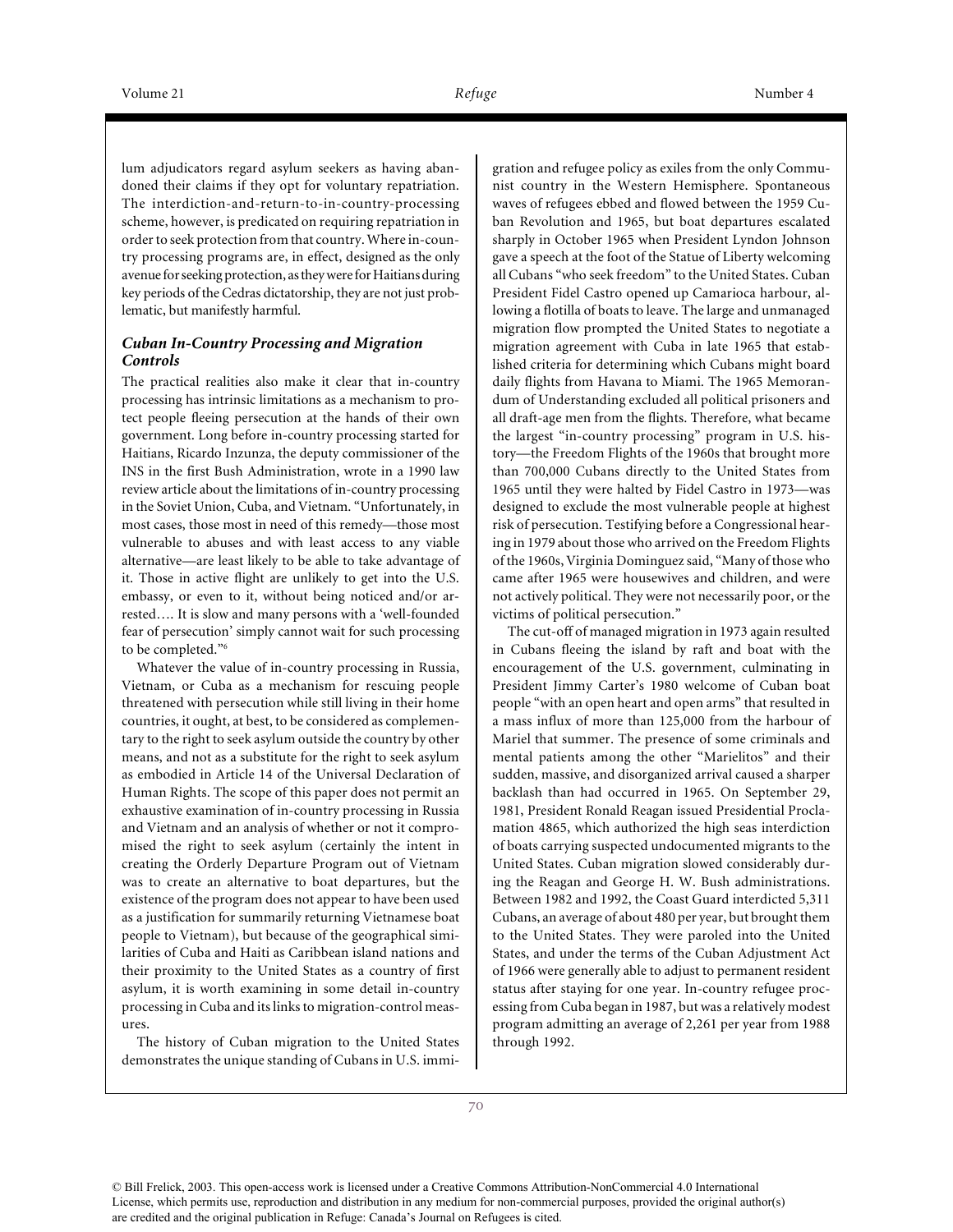U.S. migration policy toward Cubans shifted dramatically during the Clinton administration, a time of massive upsurge in boat and raft departures. For the first time, the United States initiated a policy of interdiction and return of Haitians, and explicitly linked that policy to the existence of in-country processing. On May 2, 1995, the Clinton administration announced that the Coast Guard would interdict Cuban rafts and boats, hold abbreviated shipboard screening, and repatriate screened-out Cubans. In language reminiscent of Clinton's first announcement of his Haitian interdiction policy, Attorney General Janet Reno accompanied the new Cuban interdiction and return policy by saying, "effective immediately, Cuban migrants intercepted at sea attempting to enter the United States, or who enter Guantanamo illegally, will be taken to Cuba, where U.S. consular officers will assist those who wish to apply to come to the United States through already established mechanisms. Cubans must know that the only way to come to the United States is by applying in Cuba."

Reno's announcement, particularly the last sentence quoted, demonstrated a breathtaking disregard for fundamental refugee principles. To suggest that persons who have fled persecution should return to the very country where they fear persecution as the only avenue to seek protection from that persecution is absurd. Yet that became official policy.

Later that year, the INS issued written guidance to its officers going on shipboard detail in the Florida Straits instructing them how to implement this policy. Essentially the same statement is read to Cubans interdicted today. Then, as now, they are directed to read the following statement: "You are being taken back to Cuba. You will not be taken to the United States." It is not specified whether the ships carrying the interdicted Cubans are already traveling back to Cuba as INS (now Department of Homeland Security, or DHS) assessments of the Cubans are taking place, but the opening sentence tells the Cubans this is the case, and suggests to them a certain inevitability about the process.

The Cubans are next told: "U.S. government officials in Havana will meet the ship and will provide information to you if you wish to apply to go to the United States through established migration programs." Then the Cubans are assured that it is safe for them to go back to Cuba. The statement reads: "The government of Cuba has provided a commitment to the United States that you will suffer no adverse consequences or reprisals of any sort for illegal departure or for making application for legal migration to the United States at the U.S. Interests Section." They are then, again, reminded that "only those people who are approved by the U.S. Interests Section in Havana can be assured of entry to the United States."

The statement tells the Cubans only that the Cuban government has agreed that Cubans will not suffer adverse consequences for illegal departure or for applying at the U.S. Interests Section; it is silent about Cuba's lack of assurances about other adverse consequences for political dissent or other underlying reasons for fleeing the country.

The statement closes with an ambiguous invitation to come forward with any concern about returning to Cuba. The word actually used in the Spanish announcement is *asunto*, which more accurately translates as "matter" rather than "concern" as written in the official English text of the statement.7 Although the interdicted Cubans are told that their *asunto* will be treated confidentially, the instruction to the INS officers only advises them to keep these interviews private and confidential "to the extent possible."

If a Cuban takes the initiative of approaching the INS officer, the memorandum instructs the officer to "arrange a meeting with that person." The odd choice of wording is specifically to avoid use of the terms "pre-screening" or "screening." In the meeting, INS officers are instructed to ask the Cubans whether they are aware of refugee processing at the U.S. Interests Section. If the Cuban persists in expressing a fear of return, the officer is instructed to apply a "credible fear of persecution standard." However, the instruction goes on to direct the officer: "In evaluating the objective basis for a person's fear under the credible fear standard in this program, you should consider the formal assurances made by the Cuban Government to the U.S. Government that no Cuban migrant will suffer adverse consequences or reprisals of any sort for irregular departure or for applying for refugee status, the monitoring of Cubans returned under this program by officials from the U.S. Interests Section, and the existence of an in-country processing program."

The INS guidance requires its shipboard officers to perform two mutually exclusive functions: first, to conduct a sales pitch for in-country processing to convince the Cuban that it is safe to return; then, to act as an adjudicator to determine whether the same person has a credible fear of return. Directing the adjudicator to tell the applicant that it is safe to return hopelessly prejudices any such adjudication.

The United States concluded a migration agreement with Cuba in September 1994 whereby the United States agreed to admit 20,000 immigrants per year and Cuba agreed to prevent unauthorized boat departures. The agreement on its face put the U.S. government in the position of demanding that the Cuban government violate Article 13 of the Universal Declaration of Human Rights, which guarantees everyone the right to leave his or her own country. The September 9, 1994, agreement said that Cuba would "take effective measures in every way it possibly can to prevent

<sup>©</sup> Bill Frelick, 2003. This open-access work is licensed under a Creative Commons Attribution-NonCommercial 4.0 International License, which permits use, reproduction and distribution in any medium for non-commercial purposes, provided the original author(s) are credited and the original publication in Refuge: Canada's Journal on Refugees is cited.